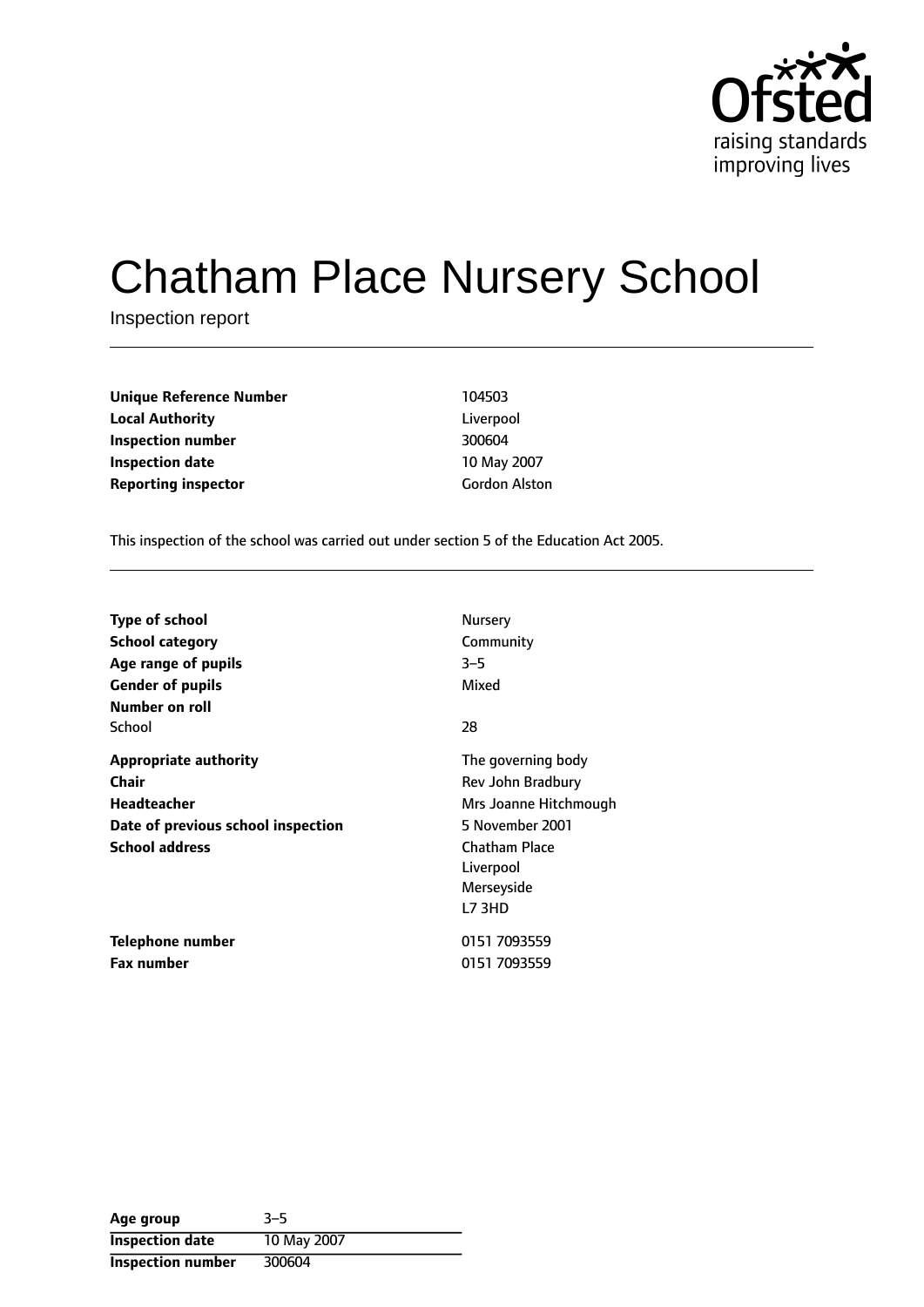.

© Crown copyright 2007

#### Website: www.ofsted.gov.uk

This document may be reproduced in whole or in part for non-commercial educational purposes, provided that the information quoted is reproduced without adaptation and the source and date of publication are stated.

Further copies of this report are obtainable from the school. Under the Education Act 2005, the school must provide a copy of this report free of charge to certain categories of people. A charge not exceeding the full cost of reproduction may be made for any other copies supplied.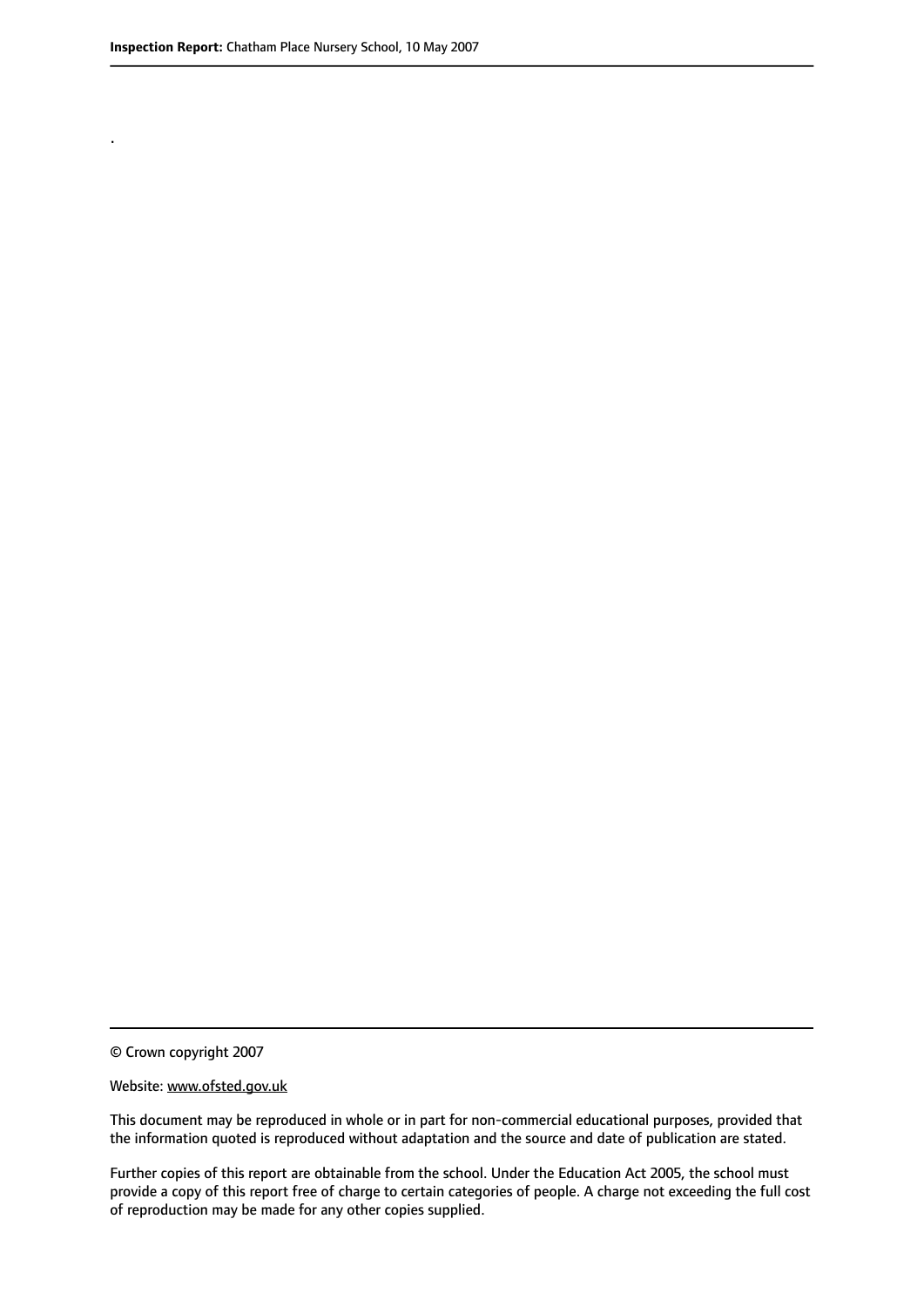# **Introduction**

The inspection was carried out by one Additional Inspector.

#### **Description of the school**

In 2006 Chatham Place Nursery became part of Picton Children's Centre. The Centre provides an extensive range of integrated services and day-care facilities for families and children as well as Nursery provision for children aged three and four. There are plans for the Centre to move to a new site in December 2007. It serves an area in which many families face challenging social and economic circumstances. An above average number of children have learning difficulties and/or disabilities and half have delayed speech and language development. Over half of the children are from minority ethnic backgrounds and quite a high percentage are at an early stage of learning English. The school recently gained a Healthy Eating award and a National Clean Air award. Due to the long-term absence of the headteacher an acting headteacher has been in post since May 2006.

#### **Key for inspection grades**

| Grade 1 | Outstanding  |
|---------|--------------|
| Grade 2 | Good         |
| Grade 3 | Satisfactory |
| Grade 4 | Inadequate   |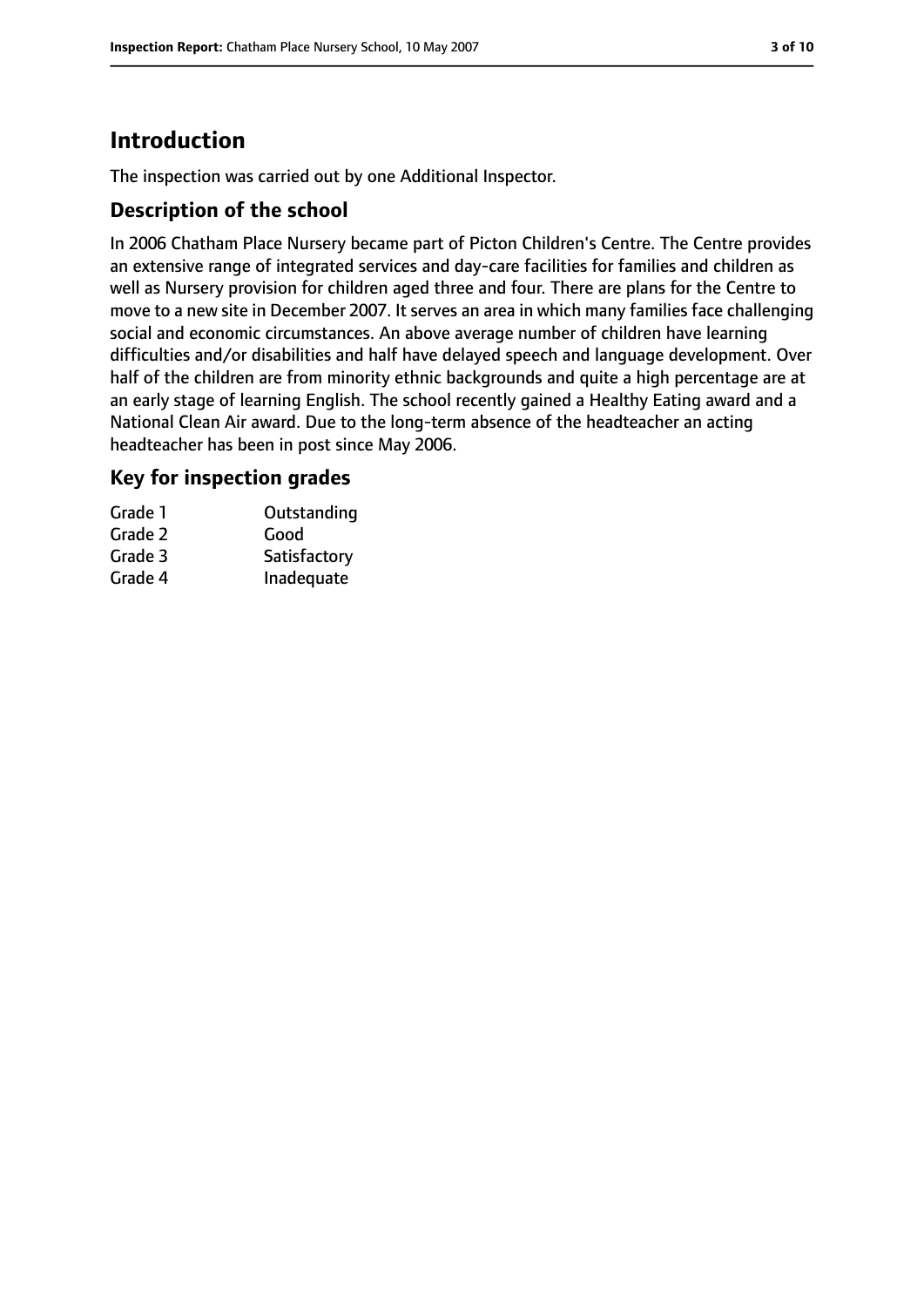## **Overall effectiveness of the school**

#### **Grade: 2**

Chatham Place Nursery provides a good standard of education and good value for money. At the heart of the school's work is the belief that every child is special, and all staff successfully live out the maxim that 'every day matters to a child.' The school's self-evaluation is accurate. It has a clear view of its achievements. One parent, summing up the views of many, wrote: 'Though the building is not of high quality, the team of teachers deserve all my admiration and praise. I congratulate them each day for their work.' The staff are skilled, approachable and caring and this ensures that children make good progress in their personal, social and emotional development and are well equipped for their future lives. Parents themselves have an increased understanding of their children'slearning through play and development because of a successful partnership with the school.

It is obvious from the moment that children, carers and parents enter the Nursery, where they are warmly met and welcomed every day by the staff, that this is a happy, safe and lively place where learning is fun. Children flourish as the staff skilfully assess their different personalities and abilities. New tracking and assessment procedures are beginning to provide information that aids teaching to ensure that individual children's needs are met. These procedures are newly in place.

Children's attainment when they start Nursery is below average and particularly low in their communication and personal skills. A strength is the support given to children with weak communication skills, to those whose first language is not English and to children with additional learning needs. As a result, achievement is good and progress strong in all areas of learning. Children make particularly rapid progress in their personal, social and emotional development because teaching successfully promotes their ability to take responsibility for solving problems themselves and to negotiate with each other. Children love using the innovative outdoor facilities and learn that having fun in the fresh air and being active are good for their health. Hence all children also achieve particularly well in their physical development.

By the time they leave, most children reach the levels expected for their age. A rich and varied curriculum, combined with good quality teaching and learning, provides constant pleasure, excitement and adventure. Because all the adults successfully make the most of every learning opportunity, children very quickly learn to celebrate different cultures in the community around them, for example in enjoying Divali celebrations. Children enjoy eating healthy fruit snacks at break times. They learn how to keep themselves safe by sticking to the rules such as sharing toys and respecting other children's space when playing outdoors. The skills children learn, together with the independence they develop, are preparing them extremely well for later life. Practitioners have very good relationships with the children and inspire confidence and success. Consequently, the children's behaviour and attitudes are excellent and contribute much to their good achievement.

Leadership and management are good. The school is currently led by an acting headteacher whose energy, commitment and experience have won the support of staff, who are constantly looking for ways to improve their work. They share a passionate commitment to providing good education. Satisfactory progress has been made since the last inspection, particularly in improving children's social skills, and recently in establishing clear management systems for evaluating the school's performance. The next step is to extend the clear tracking systems so that children's progress is recorded from birth to age four in preparation for the forthcoming early years'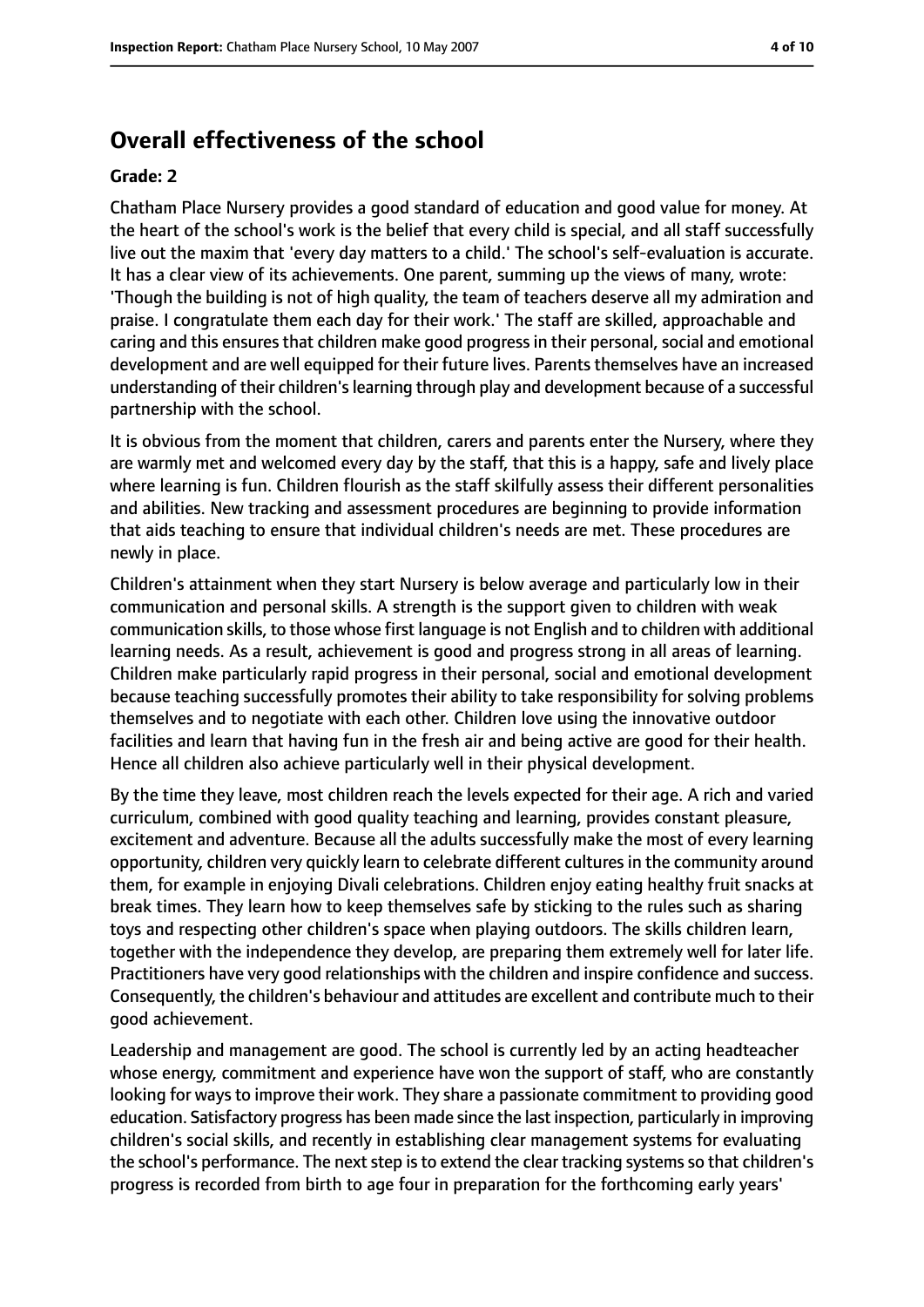guidance. There is clear evidence of good capacity for future improvement, and for building on the school's strengths. Governors provide satisfactory support to the school and are increasingly involved in evaluating its work.

#### **What the school should do to improve further**

- Strengthen and build on the newly established procedures to check children's progress and to decide what should be taught.
- Extend tracking systems to record children's progress from birth to age four.

# **Achievement and standards**

#### **Grade: 2**

The attainment of most children when they enter Nursery is below that expected for their age. Skills in speech and personal development are identified weaknesses. From this starting point, all children of all abilities make good progress and achieve well in all areas of learning. This ensures that most children reach the expected levels for their ages by the time they leave and so are very well prepared for their Reception classes. Recently introduced assessments on entry, mid-way through the year and at the end of the year clearly show the significant progress of all children in each of the six areas of learning. All staff work hard to successfully develop children's communication and social skills.

# **Personal development and well-being**

#### **Grade: 2**

Children's personal development and well-being are good with outstanding features. Their confidence and self-esteem improves rapidly because all staff value the children as individuals and listen to their ideas. They quickly develop very positive attitudes to learning because it is made so enjoyable. Their spiritual, moral, social and cultural development is good. Children are very friendly towards each other and mix well together, regardless of ethnicity, age or gender. They organise their own activities, for example watering the plants in the garden or making a pond for the dinosaurs to live in. Children quickly become confident enough to work independently and rapidly learn to take turns and share resources. They remain busy throughout sessions, persevering with tasks and responding positively to encouragement and praise, which spurs them on to try even harder. Excellent relationships, friendships and behaviour ensure that Nursery is a great place to be.

# **Quality of provision**

### **Teaching and learning**

#### **Grade: 2**

New tracking systems are beginning to identify in which areas of learning teaching could be better. The new system provides for a careful analysis of each child's interests and learning needs. Staff then meticulously plan stimulating activities, with clear routines and plenty of sensitive encouragement for everyone to join in. Children's very good response to adults' high expectations of behaviour adds to the pleasant atmosphere. As a result of detailed analysis of their practice, all staff have a good understanding of how young children learn. This knowledge and understanding is applied skilfully to meeting the needs of each child. Thislevel of individual attention works well for children whose first language is not English or those with learning difficulties and/or disabilities. Both groups are set precise, achievable goals. Skilful teaching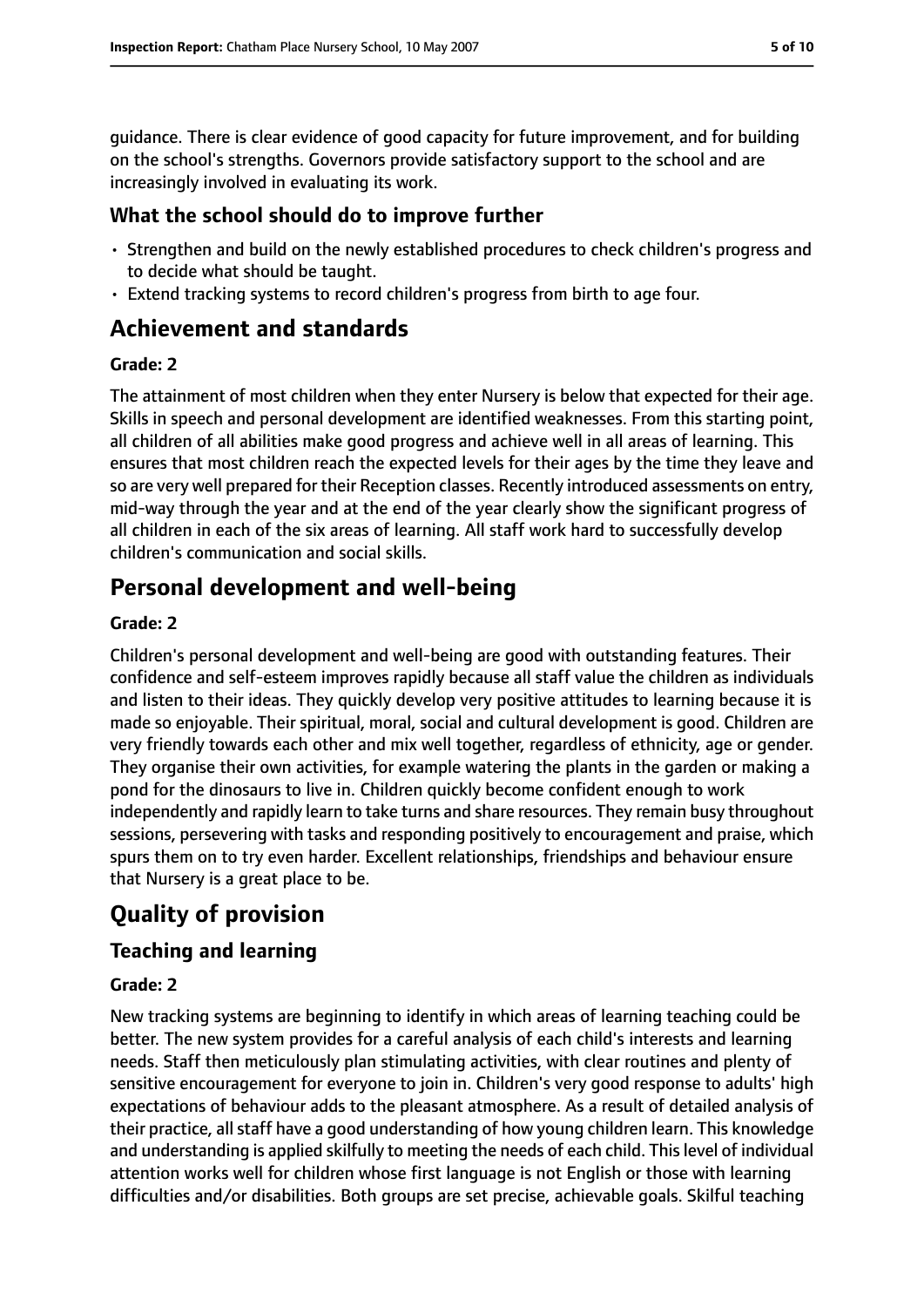brings less confident children out of their shells and stimulates much talk, humour and collaboration. A particular strength is the way that planning allows for a perfect balance between adult-guided and child-selected activities.

#### **Curriculum and other activities**

#### **Grade: 2**

The curriculum is good overall and securely based on children learning through play. All the children are able to access all activities provided because of the good support they receive. The building is old and drab, but a stimulating environment, both inside and outside, has been created which is used well to enrich children's play and enhance their learning. Children find learning is fun because practical, hands-on activities not only engage them well, but also help them to become independent in their learning. Children's personal and social development is supported very well as they are encouraged to make choices and work together. Visits to the safari park and art gallery, together with visitors and special events, add richness to the curriculum and broaden children's horizons. Good links with external agencies such as speech and language services also enhance children's learning. The curriculum includes plenty of opportunities for children to learn about how to keep safe and healthy, such as the safe handling of foods and tools.

#### **Care, guidance and support**

#### **Grade: 2**

The care, guidance and support provided for all children, including those with learning difficulties and communication problems, are good. Productive working partnerships with parents and outside agencies ensure that children'sindividual needs are met. Parents are particularly pleased with the care and support their children receive. Proceduresto safeguard children and to secure their health and safety are thorough and meticulously implemented by very well informed staff. Adults know the children very well and are highly committed to helping them learn. Assessment information is beginning to be used well to carefully track children's progress through their individual profiles. Staff are also using this information well to guide their planning so that children are helped to take the next steps in their learning. The consequence of this practice is that children not only learn and achieve well but also develop extremely good personal skills and have lots of fun. The school recognises the need to extend this good practice further to take into account the new requirements for birth to age four.

## **Leadership and management**

#### **Grade: 2**

The acting headteacher has provided very good guidance and clear impetus for improvement during her time. The strong focus on developing systemsto record children's progress and skills is proving to be successful. She is ably supported by a highly effective and confident team which has also played a pivotal role in maintaining and improving on provision since the last inspection. The staff know the school very well and this is reflected in the school's new procedures for self-evaluation which are providing an accurate picture of the school's performance. The governing body is in the process of changing due to the development of the Children's Centre. They are strong supporters of the Centre and are becoming more confident at questioning and challenging the leadership. There is no sense of complacency and everyone expects the best from themselves and the children.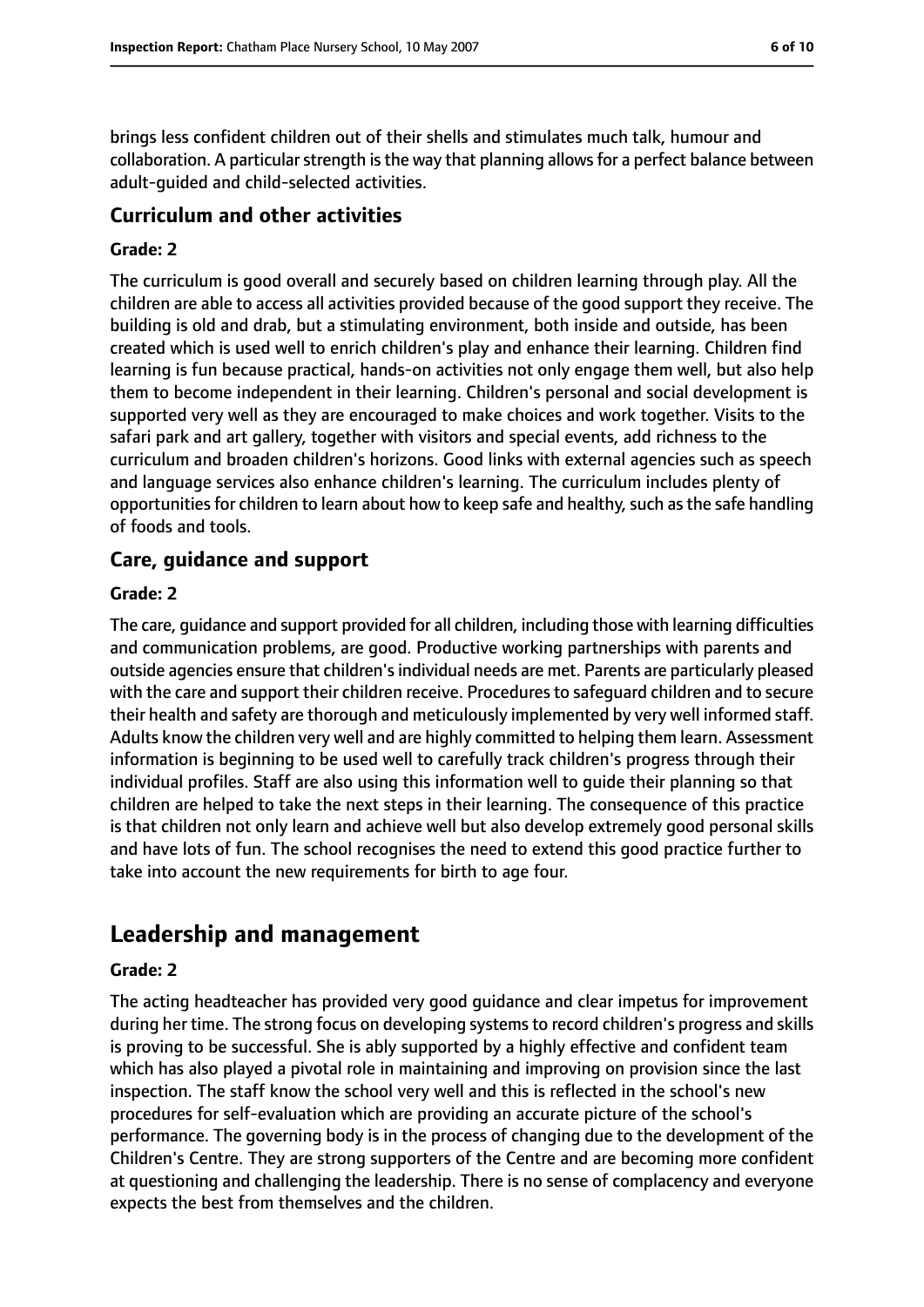**Any complaints about the inspection or the report should be made following the procedures set out in the guidance 'Complaints about school inspection', which is available from Ofsted's website: www.ofsted.gov.uk.**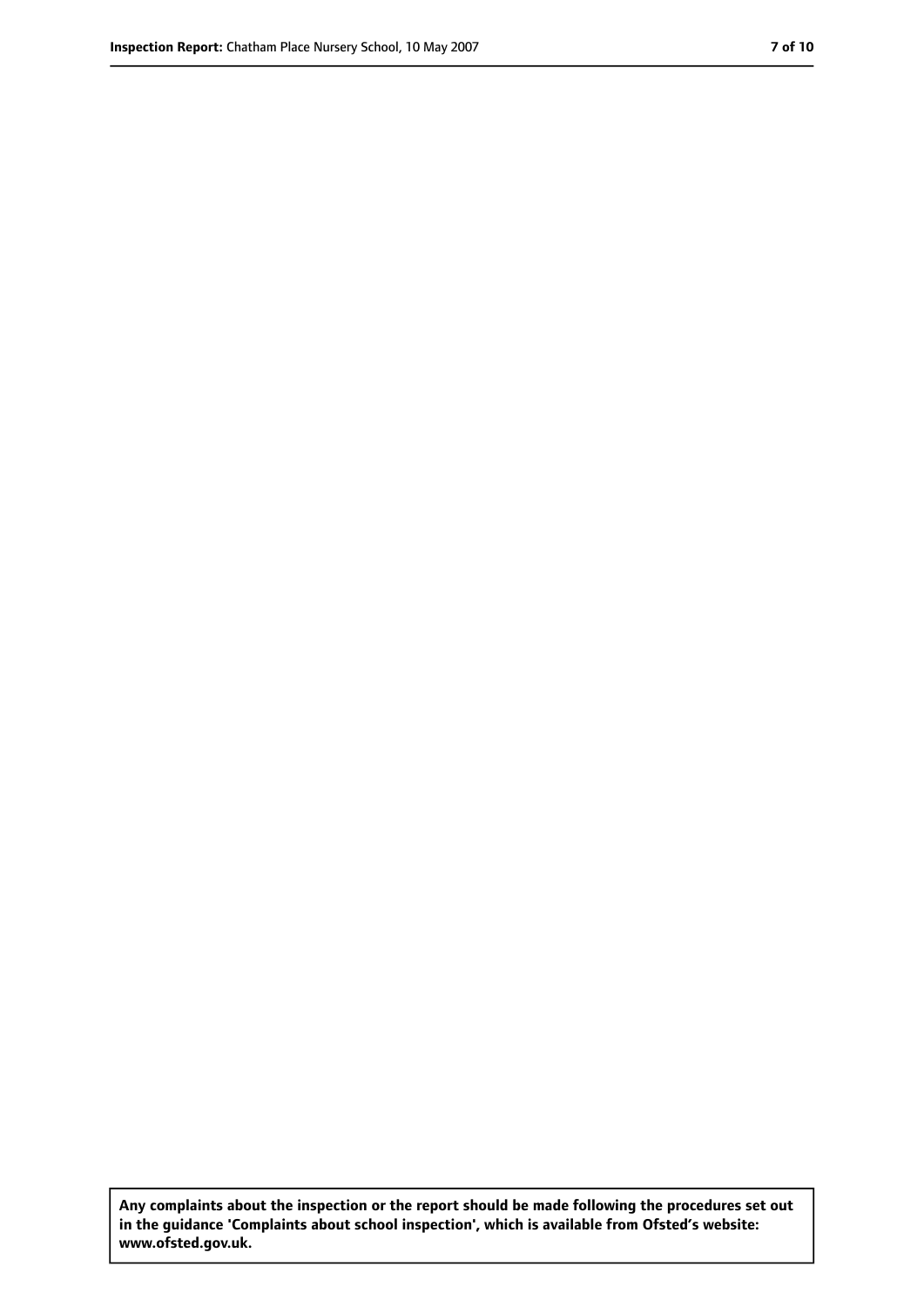#### **Annex A**

# **Inspection judgements**

| Key to judgements: grade 1 is outstanding, grade 2 good, grade 3 satisfactory, and grade 4 | <b>School</b>  |
|--------------------------------------------------------------------------------------------|----------------|
| inadeauate                                                                                 | <b>Overall</b> |

## **Overall effectiveness**

| How effective, efficient and inclusive is the provision of education, integrated<br>care and any extended services in meeting the needs of learners? |     |
|------------------------------------------------------------------------------------------------------------------------------------------------------|-----|
| How well does the school work in partnership with others to promote learners'<br>well-being?                                                         |     |
| The quality and standards in the Foundation Stage                                                                                                    |     |
| The effectiveness of the school's self-evaluation                                                                                                    |     |
| The capacity to make any necessary improvements                                                                                                      |     |
| Effective steps have been taken to promote improvement since the last<br>inspection                                                                  | Yes |

### **Achievement and standards**

| How well do learners achieve?                                                                               |  |
|-------------------------------------------------------------------------------------------------------------|--|
| The standards <sup>1</sup> reached by learners                                                              |  |
| How well learners make progress, taking account of any significant variations between<br>groups of learners |  |
| How well learners with learning difficulties and disabilities make progress                                 |  |

### **Personal development and well-being**

| How good is the overall personal development and well-being of the<br>learners?                                  |  |
|------------------------------------------------------------------------------------------------------------------|--|
| The extent of learners' spiritual, moral, social and cultural development                                        |  |
| The behaviour of learners                                                                                        |  |
| The attendance of learners                                                                                       |  |
| How well learners enjoy their education                                                                          |  |
| The extent to which learners adopt safe practices                                                                |  |
| The extent to which learners adopt healthy lifestyles                                                            |  |
| The extent to which learners make a positive contribution to the community                                       |  |
| How well learners develop workplace and other skills that will contribute to<br>their future economic well-being |  |

### **The quality of provision**

| How effective are teaching and learning in meeting the full range of the<br>learners' needs?          |  |
|-------------------------------------------------------------------------------------------------------|--|
| How well do the curriculum and other activities meet the range of needs<br>and interests of learners? |  |
| How well are learners cared for, quided and supported?                                                |  |

 $^1$  Grade 1 - Exceptionally and consistently high; Grade 2 - Generally above average with none significantly below average; Grade 3 - Broadly average to below average; Grade 4 - Exceptionally low.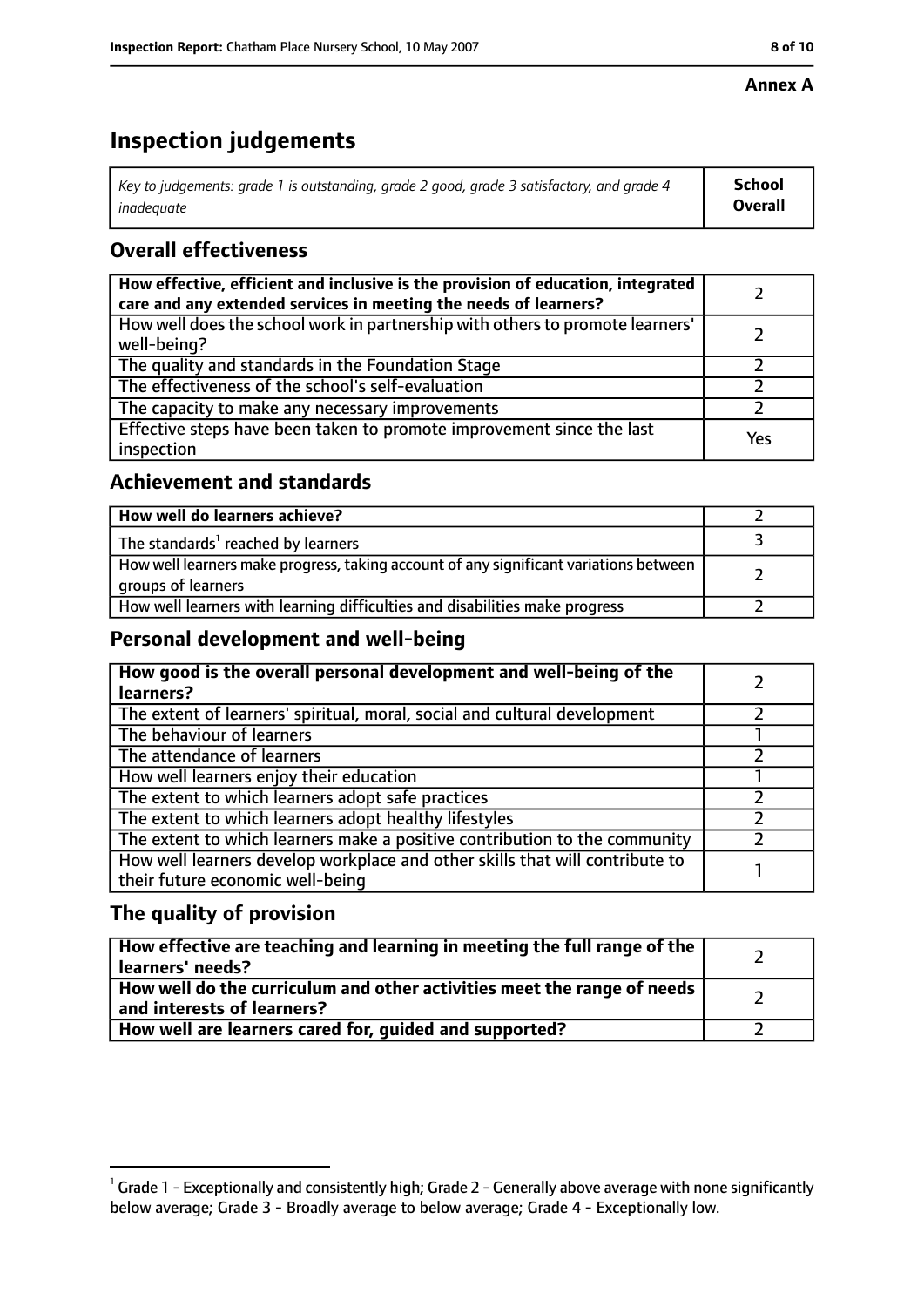# **Leadership and management**

| How effective are leadership and management in raising achievement<br>and supporting all learners?                                              |           |
|-------------------------------------------------------------------------------------------------------------------------------------------------|-----------|
| How effectively leaders and managers at all levels set clear direction leading<br>to improvement and promote high quality of care and education |           |
| How effectively performance is monitored, evaluated and improved to meet<br>challenging targets                                                 |           |
| How well equality of opportunity is promoted and discrimination tackled so<br>that all learners achieve as well as they can                     |           |
| How effectively and efficiently resources, including staff, are deployed to<br>achieve value for money                                          |           |
| The extent to which governors and other supervisory boards discharge their<br>responsibilities                                                  | 3         |
| Do procedures for safequarding learners meet current government<br>requirements?                                                                | Yes       |
| Does this school require special measures?                                                                                                      | <b>No</b> |
| Does this school require a notice to improve?                                                                                                   | No        |